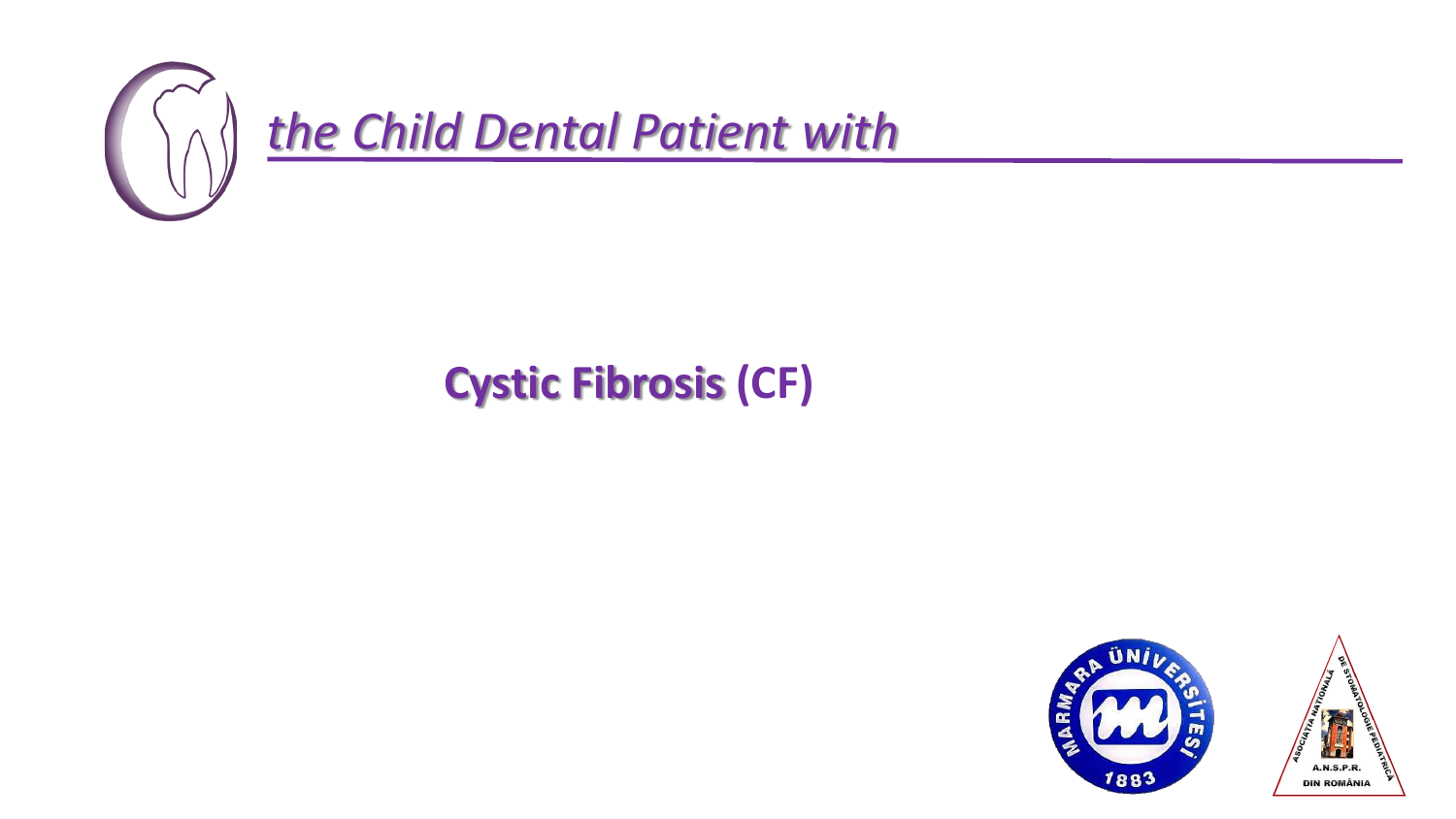## **References and further reading**

Chi DL. Dental caries prevalence in children and adolescents with cystic fibrosis: a qualitative systematic review and recommendations for future research. *Int J Paediatr Dent*. 2013;23(5):376‐386. doi:10.1111/ipd.12042

Cystic Fibrosis Foundation, Borowitz D, Robinson KA, et al. Cystic Fibrosis Foundation evidencebased guidelines for management of infants with cystic fibrosis. *J Pediatr*. 2009;155(6 Suppl):S73‐S93. doi:10.1016/j.jpeds.2009.09.001

Ferrazzano GF, Orlando S, Sangianantoni G, Cantile T, Ingenito A. Dental and periodontal health status in children affected by cystic fibrosis in a southern Italian region. *Eur J Paediatr Dent*. 2009;10(2):65‐68.

Ferrazzano GF, Sangianantoni G, Cantile T, Amato I, Orlando S, Ingenito A. Dental enamel defects in Italian children with cystic fibrosis: an observational study. *Community Dent Health*. 2012;29(1):106‐109.

Lahiri T, Hempstead SE, Brady C, et al. Clinical Practice Guidelines From the Cystic Fibrosis Foundation for Preschoolers With Cystic Fibrosis. *Pediatrics*. 2016;137(4):e20151784. doi:10.1542/peds.2015-1784

Mete S, Gokdemir Y, Peker S, et al. Oral health and some risk factors in children with cystic fibrosis. Eur Respir J. 2012; 40: Suppl. 56, 607s–608s.